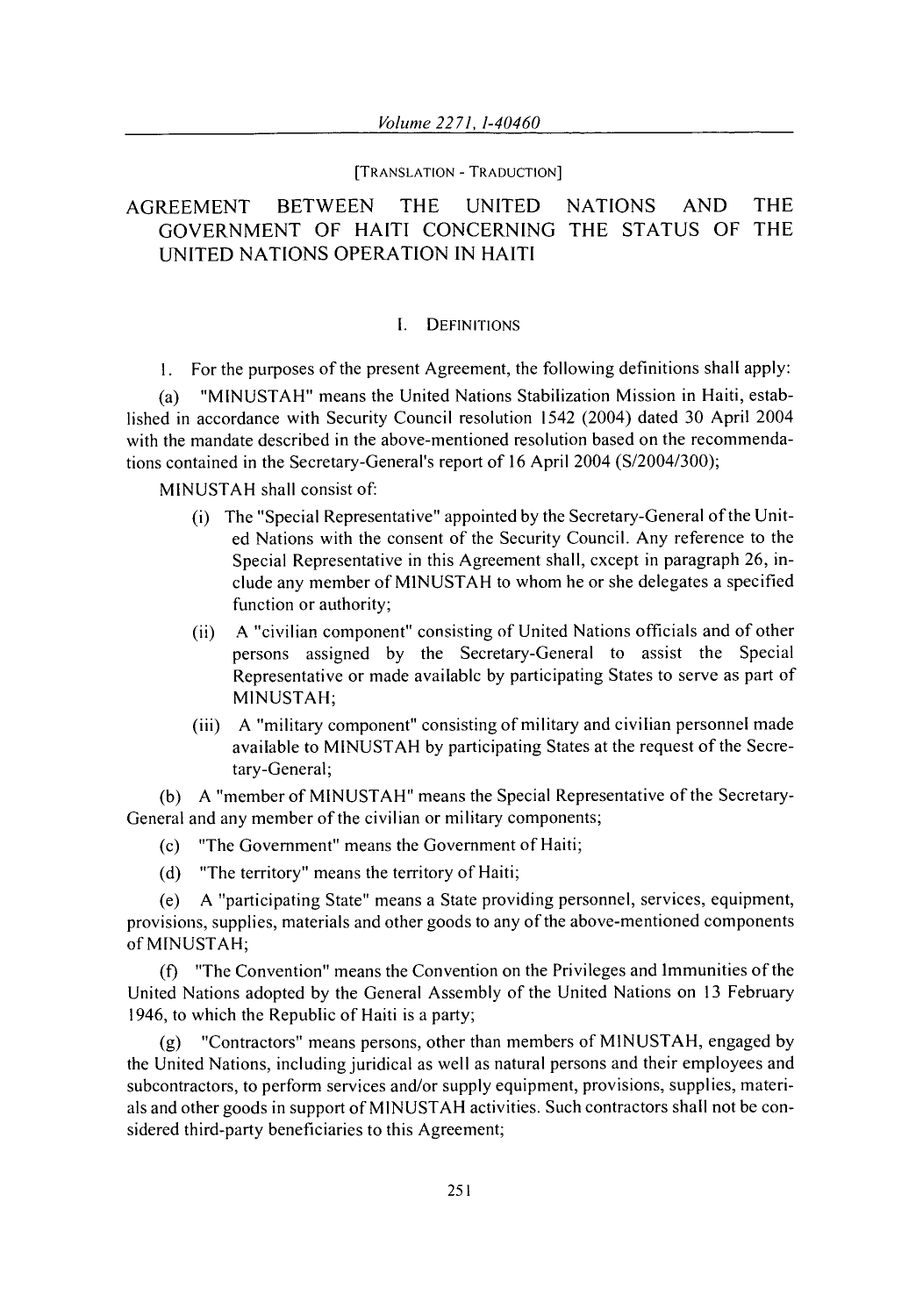(h) "Vehicles" means civilian and military vehicles in use by the United Nations and operated by members of MINUSTAH and contractors in support of MINUSTAH activities;

(i) "Vessels" means civilian and military vessels in use by the United Nations and operated by members of MINUSTAH, participating States and contractors in support of MINUSTAH activities;

(j) "Aircraft" means civilian and military aircraft in use by the United Nations and operated by members of MINUSTAH, participating States and contractors in support of MINUSTAH activities.

## **11.** APPLICATION OF THE PRESENT AGREEMENT

2. Unless specifically provided otherwise, the provisions of the present Agreement and any obligation undertaken by the Government or any privilege, immunity, facility or concession granted to MINUSTAH or any member thereof or to contractors apply throughout the territory of Haiti.

#### Ill. APPLICATION OF THE CONVENTION

3. MINUSTAH, its property, funds and assets, and its members, including the Special Representative, shall enjoy the privileges and immunities specified in the present Agreement as well as those provided for in the Convention.

4. Article II of the Convention, which applies to MINUSTAH, shall also apply to the property, funds and assets of participating States used in connection with MINUSTAH.

## IV. STATUS OF MINUSTAH

5. MINUSTAH and its members shall refrain from any action or activity incompatible with the impartial and international nature of their duties or inconsistent with the spirit of the present Agreement. They shall respect all local laws and regulations. The Special Representative shall take all appropriate measures to ensure the observance of those obligations.

6. Without prejudice to the mandate of MINUSTAH and its international status:

(a) The United Nations shall ensure that MINUSTAH shall conduct its operation in Haiti with full respect for the principles and rules of the international conventions applicable to the conduct of military personnel. These international conventions include the four Geneva Conventions of 12 August 1949 and their Additional Protocols of 8 June 1977 and the UNESCO Convention of 14 May 1954 for the Protection of Cultural Property in the Event of Armed Conflict;

(b) The Government undertakes to treat at all times the military personnel of MINUSTAH with full respect for the principles and rules of the international conventions applicable to the treatment of military personnel. These international conventions include the four Geneva Conventions of 12 August 1949 and their Additional Protocols of 8 June 1977.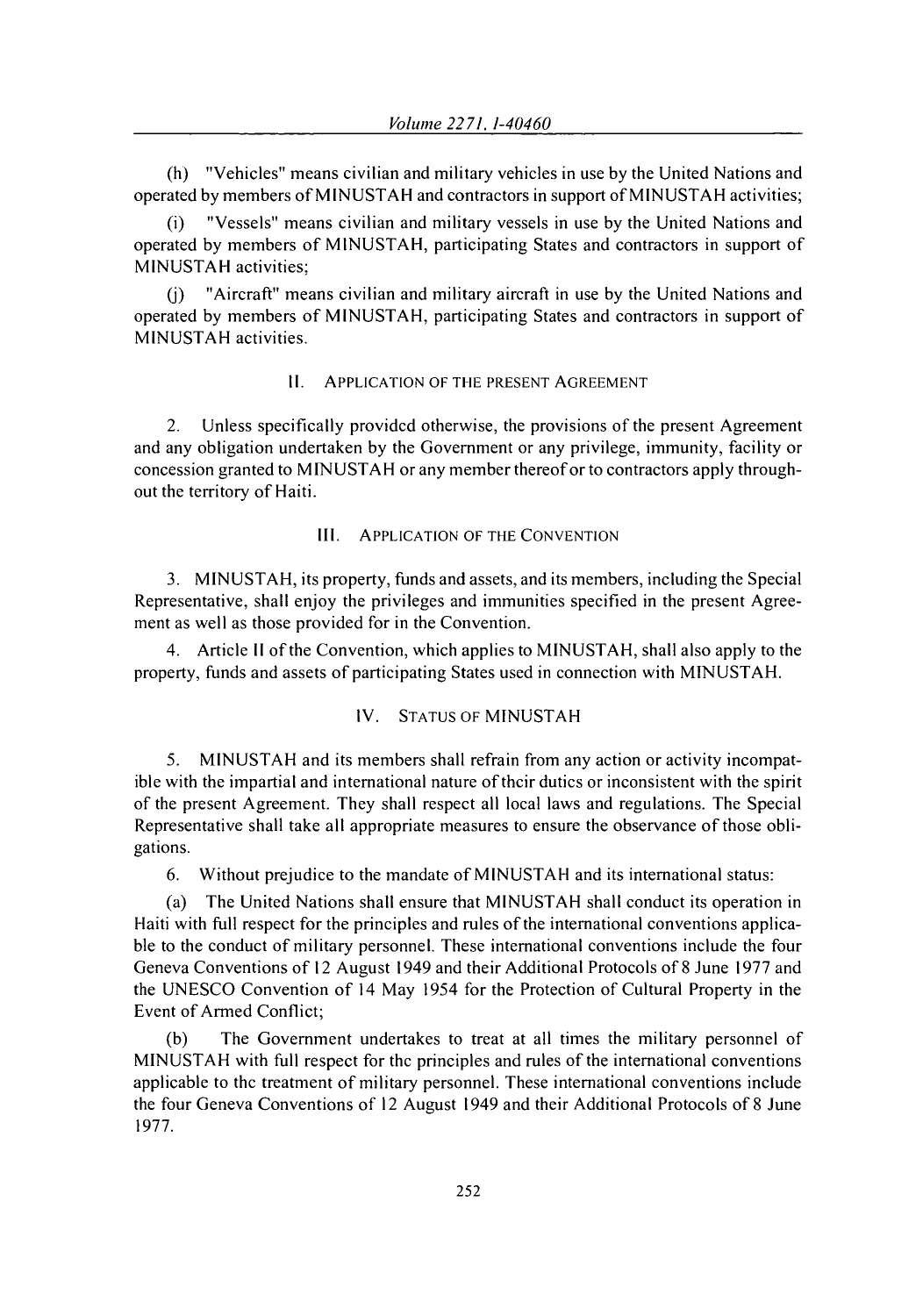MINUSTAH shall ensure that the members of its military personnel are fully acquainted with the principles and rules of the above-mentioned international instruments.

7. The Government undertakes to respect the exclusively international nature of Ml-NUSTAH.

United Nations flag, markings and identification

8. The Government recognizes the right of MINUSTAH to display within Haiti the United Nations flag on its headquarters, camps or other premises, vehicles, vessels and otherwise as decided by the Special Representative. Other flags or pennants may be displayed only in exceptional cases. In these cases, MINUSTAH shall give sympathetic consideration to observations or requests of the Government.

9. Vehicles, vessels and aircraft of MINUSTAH shall carry a distinctive United Nations identification, which shall be notified to the Government.

## Communications

**10.** MINUSTAH shall enjoy the facilities in respect of communications provided for in article **Ill** of the Convention and shall, in coordination with the Government, use such facilities as may be required for the performance of its tasks. Issues with respect to communications which may arise and which are not specifically provided for in the present Agreement shall be dealt with pursuant to the relevant provisions of the Convention.

11. Subject to the provisions of paragraph 10:

(a) MINUSTAH shall have the right to install and operatc United Nations radio stations to disseminate information relating to its mandate. It shall also have the right to install and operate radio sending and receiving stations and satellite systems to connect appropriate points within the territory with each other and with United Nations offices in other countries, and to exchange telephone, voice, facsimile and other electronic data with the United Nations global telecommunications network. The United Nations radio stations and telecommunication services shall be operated in accordance with the International Telecommunication Convention and Radio Regulations and the frequencies on which any such station may be operated shall be assigned by the Government without delay;

(b) MINUSTAH shall enjoy, within the territory of Haiti, the right to unrestricted communication by radio (including satellite, mobile and hand-held radio), telephone, electronic mail, facsimile or any other means, and of establishing the necessary facilities for maintaining such communications within and between premises of MINUSTAH, including the laying of cables and landlines and the establishment of fixed and mobile radio sending, receiving and repeater stations. The radio frequencies utilized shall be established in cooperation with the Government and shall be assigned without delay. It is understood that connections with the local system of telephone, facsimile and other electronic data may be made only after consultation and in accordance with arrangements with the Government, and that the use of that system shall be charged at the most favourable rate;

(c) MINUSTAH may make arrangements through its own facilities for the processing and transport of private mail addressed to or emanating from members of MINUSTAH. The Government shall be informed of the nature of such arrangements and shall not interfere with or apply censorship to the mail of MINUSTAH or its members. In the event that postal arrangements applying to private mail of members of MINUSTAH are extended to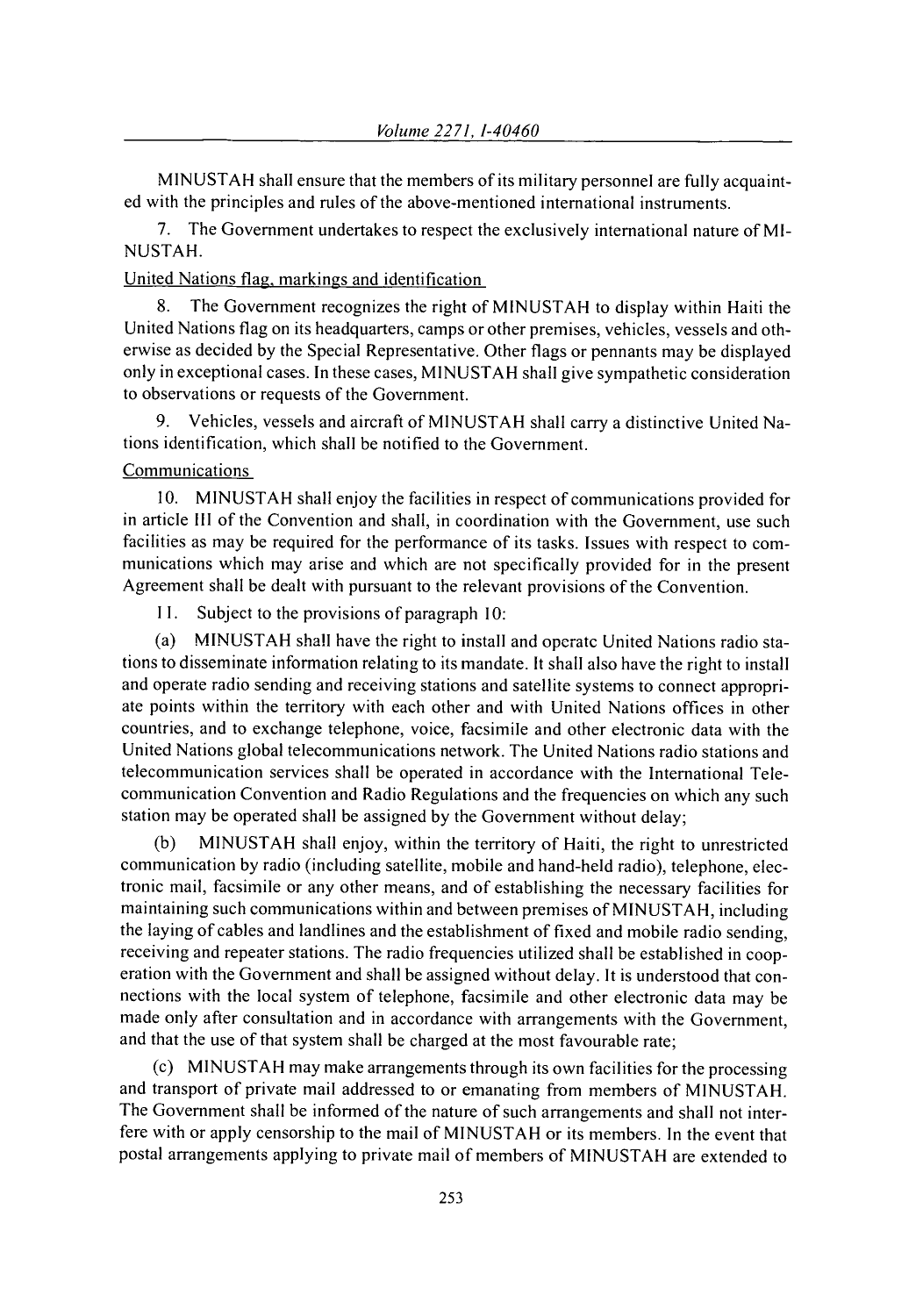transfers of currency or the transport of packages and parcels, the conditions under which such operations are conducted shall be agreed with the Government.

## Travel and transport

12. MINUSTAH and its members as well as its contractors shall enjoy, together with vehicles, including vehicles of contractors used exclusively in the performance of their services for MINUSTAH, vessels, aircraft and equipment, freedom of movement without delay throughout Haiti. That freedom shall, with respect to large movements of personnel, equipment, vehicles or aircraft through airports or on railways or roads used for general traffic within Haiti, be coordinated with the Government. The Government undertakes to supply MINUSTAH, where necessary, with maps and other information, including dangers and impediments, which may be useful in facilitating its movements.

13. MINUSTAH vehicles shall not be subject to Haitian registration or licensing but shall carry third-party insurance.

14. MINUSTAH and its members as well as contractors, together with their vehicles, including vehicles of contractors used exclusively in the performance of their services for MINUSTAH, vessels and aircraft, may use roads, bridges, canals and other inland waterways, port facilities, airfields and airspace without the payment of dues, of tolls, landing fees, hangar or overflight fees or port charges, including wharfage and pilotage charges. However, MINUSTAH will not claim exemption from charges which are in fact charges for services rendered, it being understood that such charges for services rendered shall be charged at the most favourable rates.

## Privileges and immunities of MINUSTAH

15. MINUSTAH, as a subsidiary organ of the United Nations, enjoys the status, privileges and immunities of the United Nations in accordance with the Convention. The provisions of article II of the Convention which apply to MINUSTAH shall also apply to the property, funds and assets of participating States used in connection with the national contingents serving in MINUSTAH, as provided for in paragraph 4 of the present Agreement. The Government recognizes the right of MINUSTAH in particular:

(a) To import, free of duty or other restrictions, equipment, provisions, supplies, fuel and other goods which are for the exclusive and official use of MINUSTAH or for resale in the commissaries provided for hereinafter;

(b) To establish, maintain and operate commissaries at its headquarters, camps and posts for the benefit of members of MINUSTAH, but not of locally recruited personnel. Such commissaries may provide goods of a consumable nature and other articles to be specified in advance. The Special Representative shall take all necessary measures to prevent abuse of the commissaries and the sale or resale of such goods to persons other than members of MINUSTAH, and he or she shall give sympathetic consideration to observations or requests of the Government concerning the operation of the commissaries;

(c) To clear ex customs and excise warehouse, free of duty or other restrictions, equipment, provisions, supplies, fuel and other goods which are for the exclusive and official use of MINUSTAH or for resale in the commissaries provided for above;

(d) To re-export or otherwise dispose of such equipment, as far as it is still usable, and all unconsumed provisions, supplies, fuel and other goods so imported or cleared ex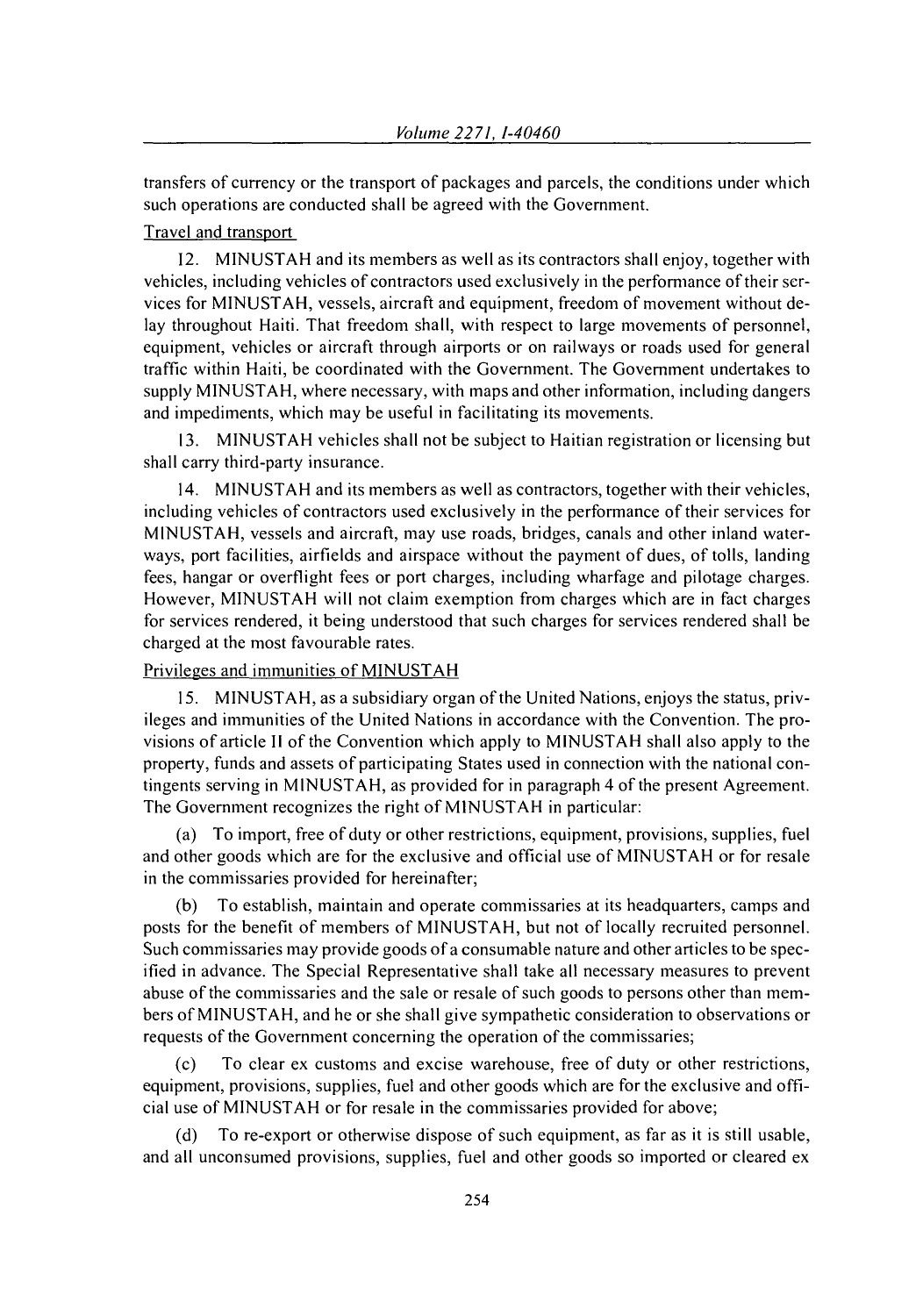customs and excise warehouse which are not transferred, or otherwise disposed of, on terms and conditions to be agreed upon, to the competent local authorities of Haiti or to an entity nominated by them.

To the end that such importation, clearances, transfer or exportation may be effected with the least possible delay, a mutually satisfactory procedure, including documentation shall be agreed between MINUSTAH and the Government.

## V. FACILITIES FOR MINUSTAH AND ITS CONTRACTORS

## Premises required for the operational and administrative activities of MINUSTAH

16. The Government shall provide without cost to MINUSTAH and in agreement with the Special Representative such areas for headquarters, camps or other premises as may be necessary for the conduct of the operational and administrative activities of MINUSTAH. Without prejudice, all such premises shall be inviolable and subject to the exclusive control and authority of the United Nations. The Government shall guarantee unimpeded access to such premises.

17. The Government undertakes to assist MINUSTAH as far as possible in obtaining, or to make available, where applicable, water, electricity and other necessary facilities free of charge, or, where this is not possible, at the most favourable rate, and in the case of interruption or threatened interruption of service, to give as far as is within its powers the same priority to the needs of MINUSTAH as to essential government services, Where such utilities or facilities are not provided free of charge, payment shall be made by MINUSTAH on terms to be agreed with the competent authority. MINUSTAH shall be responsible for the maintenance and upkeep of facilities so provided.

18. MINUSTAH shall have the right, where necessary, to generate, within its premises, electricity for its use and to transmit and distribute such electricity.

19. The United Nations alone may consent to the entry of any government officials or of any other persons who are not members of MINUSTAH to such premises.

## Provisions, supplies and services, and sanitary arrangements

20. The Government agrees to grant expeditiously all necessary authorizations, permits and licences required for the importation and exportation of equipment, provisions, supplies, materials and other goods exclusively used in support of MINUSTAH, including in respect of importation or exportation by contractors, free of any restrictions and without the payment of duties, charges or taxes including value-added tax on purchases.

21. The Government undertakes to assist MINUSTAH as far as possible in obtaining from local sources equipment, provisions, supplies, fuel, materials and other goods and services for its subsistence and operations. In respect of equipment, provisions, supplies, materials and other goods and services purchased locally by MINUSTAH or by contractors for the official and exclusive use of MINUSTAH, the Government shall make appropriate administrative arrangements for reimbursement of or relieve from any duty or tax included in the purchase price. The Government shall exempt MINUSTAH and its contractors from general sales taxes on all local purchases for official use. In making purchases on the local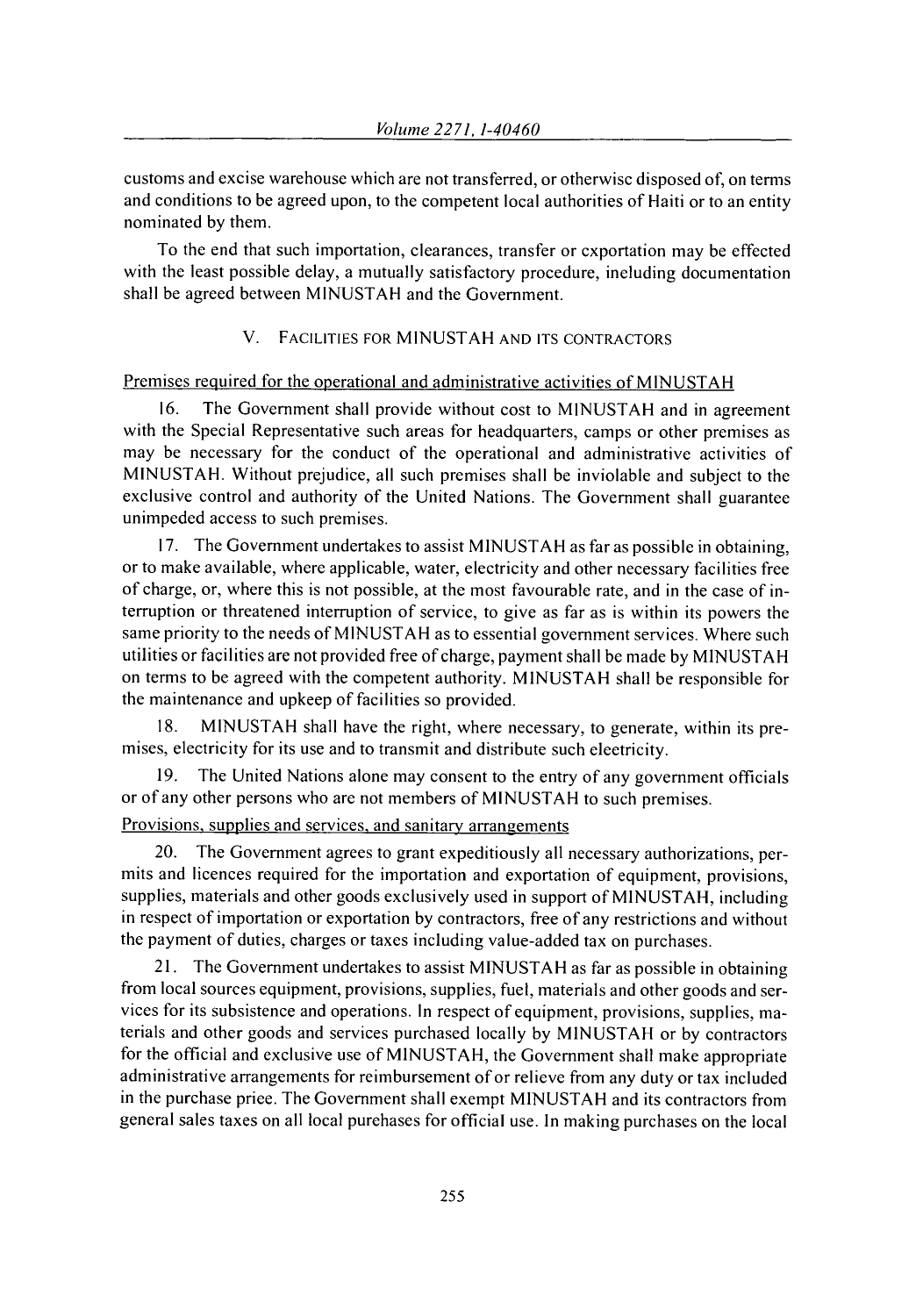market, MINUSTAH shall, on the basis of observations made and information provided by the Government in that respect, avoid any adverse effect on the local economy.

22. For the proper performance of the services provided by contractors, other than Haitian nationals resident in Haiti, in support of MINUSTAH, the Government agrees to provide contractors with facilities concerning their entry into and departure from Haiti as well as their repatriation in time of crisis. For this purpose, the Government shall promptly issue to contractors, free of charge and without any restrictions, all necessary visas, licences or permits. Contractors, other than Haitian nationals resident in Haiti, shall be accorded exemption from taxes on the services provided to MINUSTAH, including corporate, income, social security and other similar taxes arising directly from the provision of such services.

23. MINUSTAH and the Government shall cooperate with respect to sanitary services and shall extend to each other the fullest cooperation in matters concerning health, particularly with respect to the control of communicable diseases, in accordance with international conventions.

## Recruitment of local personnel

24. MINUSTAH may recruit locally such personnel as it requires. Upon the request of the Special Representative, the Government undertakes to facilitate the recruitment of qualified local staff by MINUSTAH and to accelerate the process of such recruitment.

# **Currency**

25. The Government undertakes to make available to MINUSTAH, against reimbursement in mutually acceptable currency, local currency required for the use of MINUS-TAH, including the pay of its members, at the rate of exchange most favourable to MINUSTAH.

## VI. STATUS OF THE MEMBERS OF MINUSTAH

#### Privileges and immunities

26. The Special Representative, the Commander of the military component of MINUSTAH and such high-ranking members of the Special Representative's staff as may be agreed upon with the Government shall have the status specified in sections 19 and 27 of the Convention, provided that the privileges and immunities therein referred to shall be those accorded to diplomatic envoys by international law.

27. Officials of the United Nations assigned to the civilian component to serve with MINUSTAH, as well as United Nations Volunteers who shall be assimilated thereto, remain officials of the United Nations entitled to the privileges and immunities of articles V and VII of the Convention.

28. Civilian police and civilian personnel other than United Nations officials whose names are for that purpose notified to the Government by the Special Representative shall be considered to be experts on mission within the meaning of article VI of the Convention.

29. Military personnel of national contingents assigned to the military component of MINUSTAH shall have the privileges and immunities specifically provided for in the present Agreement.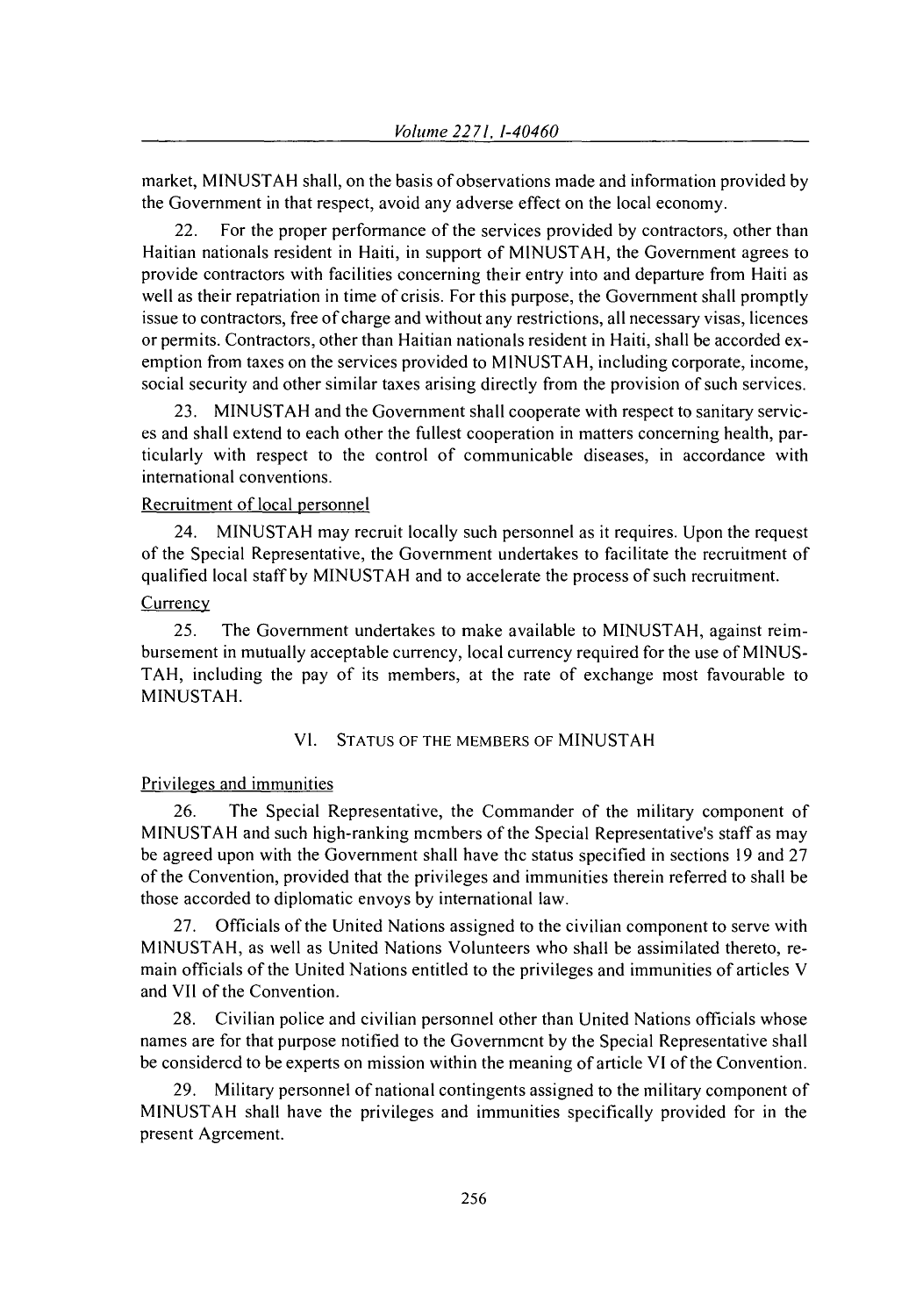30. Unless otherwise specified in the present Agreement, locally recruited personnel of MINUSTAH shall enjoy the immunities concerning official acts and exemption from taxation and national service obligations provided for in sections 18 (a), (b) and (c) of the Convention.

31. Members of MINUSTAH shall be exempt from taxation on the pay and emoluments received from the United Nations or from a participating State and on any income received from outside Haiti. They shall also be exempt from all other direct taxes, except municipal rates for services enjoyed, and from all registration fees and charges.

32. Members of MINUSTAH shall have the right to import free of duty their personal effects in connection with their arrival in and their departure from Haiti. They shall be subject to the laws and regulations governing customs and foreign exchange with respect to personal property not required by them by reason of their presence in Haiti with MINUSTAH. Special facilities will be granted by the Government for the speedy processing of entry and exit formalities for all members of MINUSTAH, including the military component, upon prior written notification. On departure from Haiti, members of MINUSTAH may, notwithstanding the above-mentioned exchange regulations, take with them such funds as the Special Representative certifies were received in pay and emoluments from the United Nations or from a participating State and are a reasonable residue thereof. Special arrangements shall be made for the implementation of the present provisions in the interests of the Government and the members of MINUSTAH.

33. The Special Representative shall cooperate with the Government and shall render all assistance within his or her power in ensuring the observance of the customs and fiscal laws and regulations of Haiti by the members of MINUSTAH, in accordance with the present Agreement.

## Entry, residence and departure

34. The Special Representative and members of M1NUSTAH shall, whenever so required by the Special Representative, have the right to enter, reside in and depart from Haiti.

35. The Government undertakes to facilitate the entry into and departure from Haiti of the Special Representative and members of MINUSTAH and shall be kept informed of such movement. For that purpose, the Special Representative and members of MINUSTAH shall be exempt from passport and visa regulations and immigration inspection and restrictions as well as payment of any fees or charges on entering into or departing from Haiti. They shall also be exempt from any regulations governing the residence of aliens in Haiti, including registration, but shall not be considered as acquiring any right to permanent residence or domicile in Haiti.

36. For the purpose of such entry or departure, members of MINUSTAH shall only be required to have: (a) an individual or collective movement order issued by or under the authority of the Special Representative or any appropriate authority of a participating State; and (b) a personal identity card issued in accordance with paragraph 37 of the present Agreement, except in the case of first entry, when the United Nations laissez-passer, national passport or personal identity card issued by the United Nations or appropriate authorities of a participating State shall be accepted in lieu of the aforementioned identity card.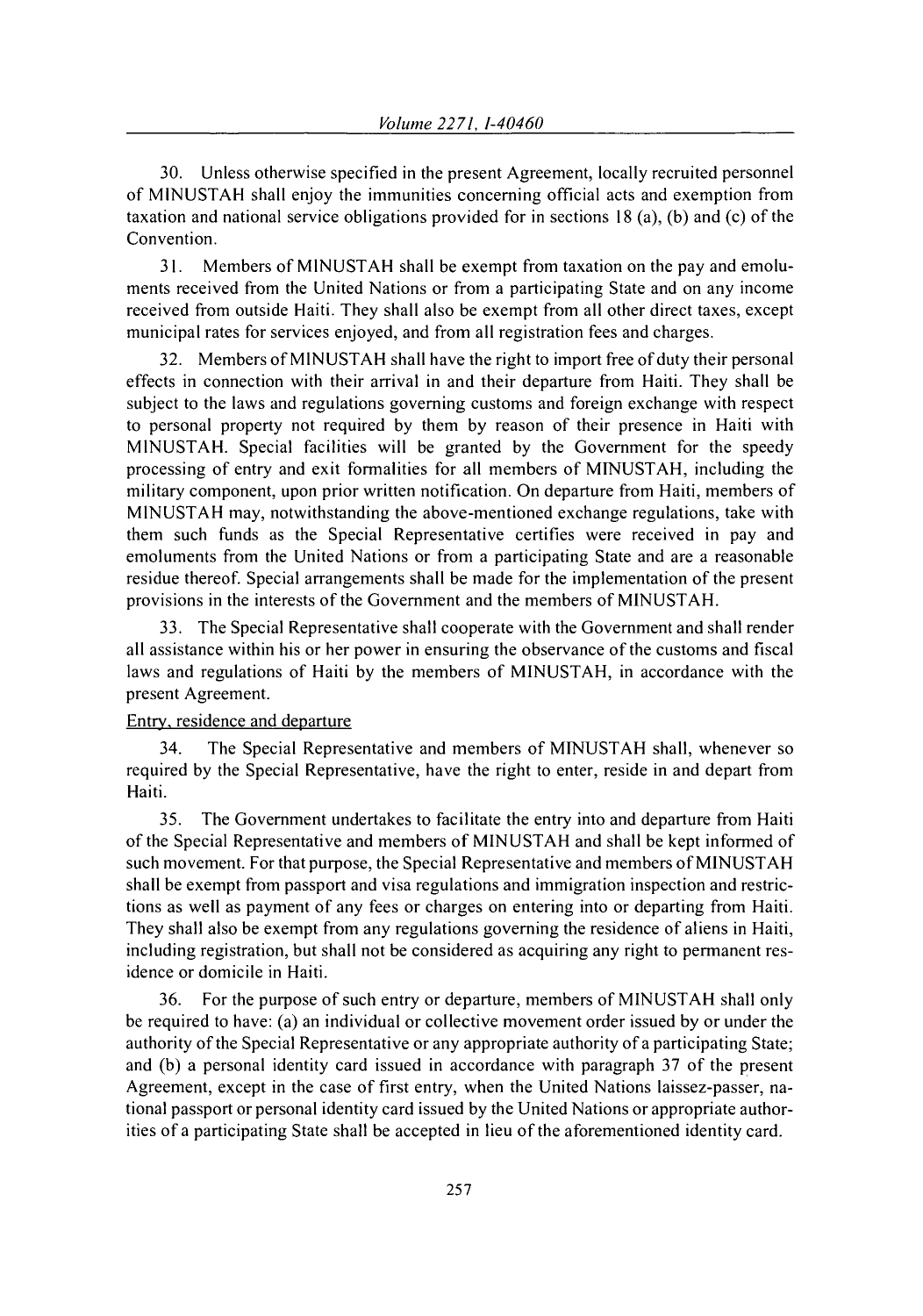## Identification

37. The Special Representative shall issue to each member of MINUSTAH before or as soon as possible after such member's first entry into Haiti, as well as to all locally recruited personnel and contractors, a numbered identity card, showing the bearer's name and photograph. Except as provided for in paragraph 36 of the present Agreement, such identity card shall be the only document required of a member of MINUSTAH.

38. Members of MINUSTAH as well as locally recruited personnel and contractors shall be required to present, but not to surrender, their MINUSTAH identity cards upon demand of an appropriate official of the Government.

## Uniforms and arms

39. United Nations military personnel and civilian police of MINUSTAH shall wear, while performing official duties, the uniform of their respective countries of origin with standard United Nations accoutrements. United Nations Security Officers and Field Service Officers may wear the United Nations uniform. The wearing of civilian dress by the above-mentioned members of MINUSTAH may be authorized by the Special Representative at other times. Military personnel and civilian police of MINUSTAH and United Nations Security Officers designated by the Special Representative may possess and carry arms while on official duty in accordance with their orders. Those carrying weapons while on official duty other than those undertaking close protection duties must be in uniform at that time.

## Permits and licences

40. The Government agrees to accept as valid, without tax or fee, a permit or licence issued by the Special Representative for the operation by any member of MINUSTAH, including locally recruited personnel, of any MINUSTAH vehicles and for the practice of any profession or occupation in connection with the functioning of MINUSTAH, provided that no permit to drive a vehicle shall be issued to any person who is not already in possession of an appropriate and valid licence.

41. The Government agrees to accept as valid, and where necessary to validate, free of charge and without any restrictions, licences and certificates already issued by appropriate authorities in other States in respect of aircraft and vessels, including those operated by contractors exclusively for MINUSTAH. Without prejudice to the foregoing, the Government further agrees to grant expeditiously, free of charge and without any restrictions, necessary authorizations, licences and certificates, where required, for the acquisition, use, operation and maintenance of aircraft and vessels.

42. Without prejudice to the provisions of paragraph 39, the Government further agrees to accept as valid, without tax or fee, a permit or licence issued by the Special Representative to a member of MINUSTAH for the carrying or use of firearms or ammunition in connection with the functioning of MINUSTAH.

## Military police, arrest and transfer of custody, and mutual assistance

43. The Special Representative shall take all appropriate measures to ensure the maintenance of discipline and good order among members of MINUSTAH, as well as locally recruited personnel. To this end personnel designated by the Special Representative shall police the premises of MINUSTAH and such areas where its members are deployed.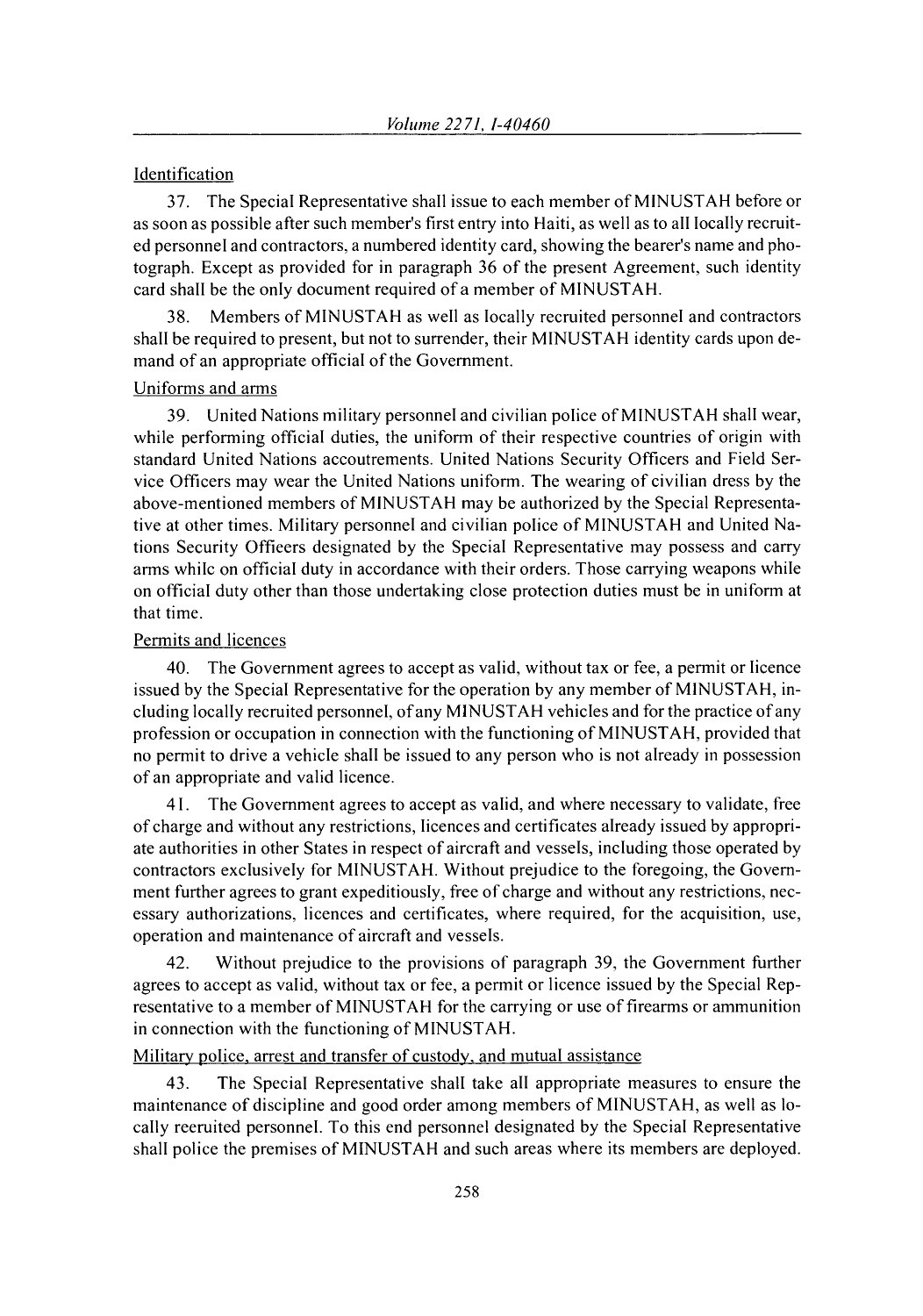Elsewhere such personnel shall be employed only subject to arrangements with the Government and in liaison with it insofar as such employment is necessary to maintain discipline and order among members of MINUSTAH.

44. The military police of MINUSTAH shall have the power of arrest over the military members of MINUSTAH. Military personnel placed under arrest outside their own contingent areas shall be transferred to their contingent Commander for appropriate disciplinary action. The personnel mentioned in paragraph 43 above may take into custody any other person on the premises of MINUSTAH. Such other persons shall be delivered immediately to the nearest appropriate official of the Government so that the offence or disturbance on such premises may be dealt with.

45. Subject to the provisions of paragraphs 26 and 28, officials of the Government may take into custody any member of MINUSTAH:

(a) When so requested by the Special Representative; or

(b) When such member of MINUSTAH is apprehended in the commission or attempted commission of a criminal offence. Such person shall be delivered immediately, together with any weapons or other items seized, to the nearest appropriate representative of MINUSTAH, whereafter the provisions of paragraph 51 shall apply mutatis mutandis.

46. When a person is taken into custody under paragraph 44 or paragraph 45 (b), MINUSTAH or the Government, as the case may be, may conduct a preliminary interrogation but may not delay the transfer of custody. Following such transfer, the person concerned shall, upon request to the arresting authority, be made available for further interrogation.

47. MINUSTAH and the Government shall assist each other in carrying out all necessary investigations into offences in respect of which either or both have an interest, in the production of witnesses and in the collection and production of evidence, including the seizure, and if appropriate the handing over, of items connected with an offence. The handing over of any such items may be made subject to their return on the terms specified by the authority delivering them. Each shall notify the other of the disposition of any case in the outcome of which the other may have an interest or in which there has been a transfer of custody under the provisions of paragraphs 44 to 46.

## Safety and Security

48. The Government shall ensure that the provisions of the Convention on the Safety of United Nations and Associated Personnel are applied to and in respect of MINUSTAH, its property, assets and members. In particular:

The Government shall take all appropriate measures to ensure the safety and security of members of MINUSTAH. In particular, it shall take all appropriate steps to protect members of MINUSTAH, their equipment and premises from attack or any action that prevents them from discharging their mandate. This is without prejudice to the fact that all premises of MINUSTAH are inviolable and subject to the exclusive control and authority of the United Nations;

(ii) If members of MINUSTAH are captured or detained in the course of the performance of their duties and their identity has been established, they shall not be subjected to interrogation and they shall be promptly released and returned to United Nations or other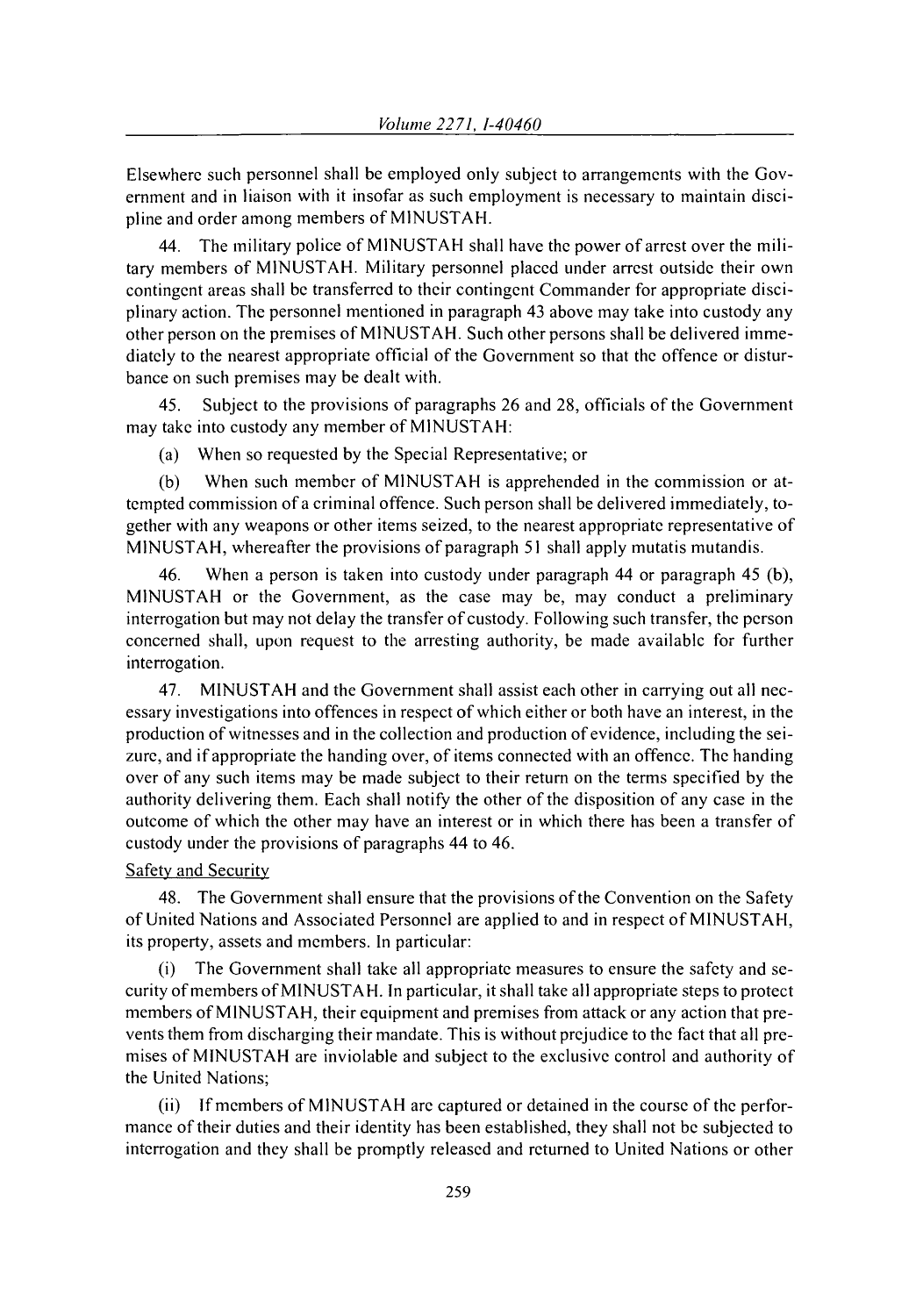appropriate authorities. Pending their release, such personnel shall be treated in accordance with universally recognized standards of human rights and the principles and spirit of the Geneva Conventions of 1949;

(iii) The Government shall establish the following acts as crimes under its national law and make them punishable by appropriate penalties taking into account their grave nature:

- (a) A murder, kidnapping or other attack upon the person or liberty of any member of MINUSTAH;
- (b) A violent attack upon the official premises, the private accommodation or the means of transportation of any member of MINUSTAH likely to endanger his or her person or liberty;
- (c) A threat to commit any such attack with the objective of compelling a natural or juridical person to do or to refrain from doing any act;
- (d) An attempt to commit any such attack; and
- (e) An act constituting participation as an accomplice in any such attack, or in an attempt to commit such attack, or in organizing or ordering others to commit such attack;

(iv) The Government shall establish its jurisdiction over the crimes set out in paragraph 48 (iii) above:

- (a) When the crime was committed in its territory;
- (b) When the alleged offender is one of its nationals;
- (c) When the alleged offender, other than a member of MINUSTAH, is present in its territory, unless it has extradited such person to the State on whose territory the crime was committed, or to the State of his or her nationality, or to the State of his or her habitual residence if he or she is a stateless person, or to the State of the nationality of the victim;

(v) The Government shall ensure the prosecution without exception and without delay of persons accused of acts described in paragraph 48 (iii) above who are present within its territory (if the Government does not extradite them) as well as those persons subject to its criminal jurisdiction who are accused of other acts in relation to MINUSTAH or its members which, if committed in relation to the forces of the Government or against the local civilian population, would have rendered such acts liable to prosecution.

Upon the request of the Special Representative, the Government shall provide any security necessary to protect MINUSTAH, its property and members during the exercise of their functions.

# Jurisdiction

50. All members of MINUSTAH including locally recruited personnel shall be immune from legal process in respect of words spoken or written and all acts performed by them in their official capacity. Such immunity shall continue even after they cease to be members of or employed by MINUSTAH and after the expiration of the other provisions of the present Agreement.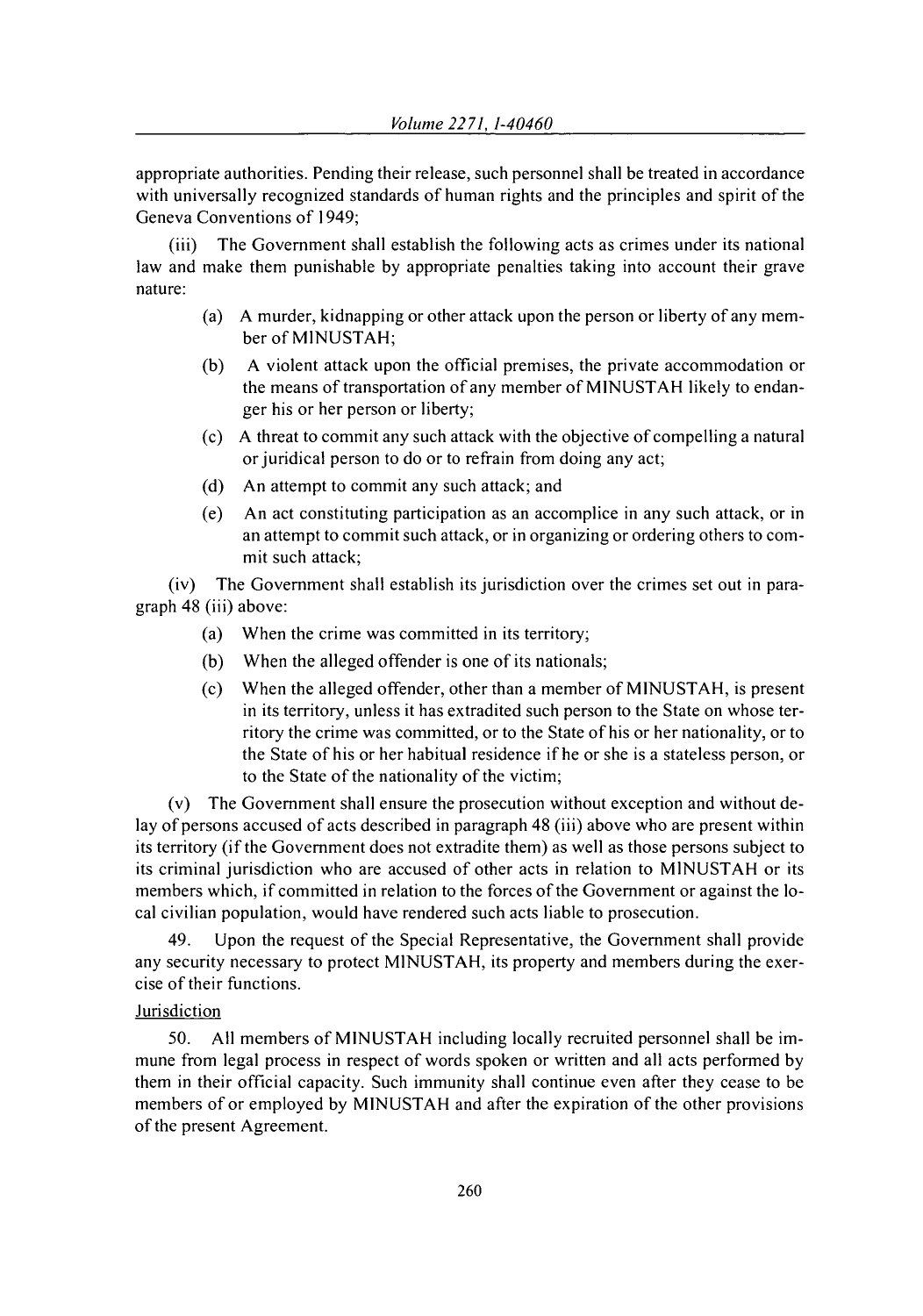51. Should the Government consider that any member of MINUSTAH has committed a criminal offence, it shall promptly inform the Special Representative and present to him any evidence available to it. Subject to the provisions of paragraph 26:

(a) **If** the accused person is a member of the civilian component or a civilian member of the military component, the Special Representative shall conduct any necessary supplementary inquiry and then agree with the Government whether or not criminal proceedings should be instituted. Failing such agreement the question shall be resolved as provided for in paragraph 57 of the present Agreement;

(b) Military members of the military component of MINUSTAH shall be subject to the exclusive jurisdiction of their respective participating States in respect of any criminal offences which may be committed by them in Haiti.

52. **If** any civil proceeding is instituted against a member of MINUSTAH before any court of Haiti, the Special Representative shall be notified immediately, and he or she shall certify to the court whether or not the proceeding is related to the official duties of such member:

(a) **If** the Special Representative certifies that the proceeding is related to official duties, such proceeding shall be discontinued and the provisions of paragraph 55 of the present Agreement shall apply;

(b) If the Special Representative certifies that the proceeding is not related to official duties, the proceeding may continue. If the Special Representative certifies that a member of MINUSTAH is unable because of official duties or authorized absence to protect his or her interests in the proceeding, the court shall at the defendant's request suspend the proceeding until the elimination of the disability, but for no more than 90 days. Property of a member of MINUSTAH that is certified by the Special Representative to be needed by the defendant for the fulfilment of his or her official duties shall be free from seizure for the satisfaction of a judgement, decision or order. The personal liberty of a member of MINUSTAH shall not be restricted in a civil proceeding, whether to enforce a judgement, decision or order, to compel an oath or for any other reason.

### Deceased members

53. The Special Representative shall have the right to take charge of and dispose of the body of a member of MINUSTAH who dies in Haiti, as well as that member's personal property located within Haiti, in accordance with United Nations procedures.

### VII. LIMITATION OF LIABILITY OF THE UNITED NATIONS

54. Third-party claims for property loss or damage and for personal injury, illness or death arising from or directly attributed to MINUSTAH, except for those arising from operational necessity, which cannot be settled through the internal procedures of the United Nations, shall be settled by the United Nations in the manner provided for in paragraph 55 of the present Agreement, provided that the claim is submitted within six months following the occurrence of the loss, damage or injury, or, if the claimant did not know or could not have reasonably known of such loss or injury, within six months from the time he or she had discovered the loss or injury, but in any event not later than one year after the termination of the mandate of MINUSTAH. Upon determination of liability as provided for in the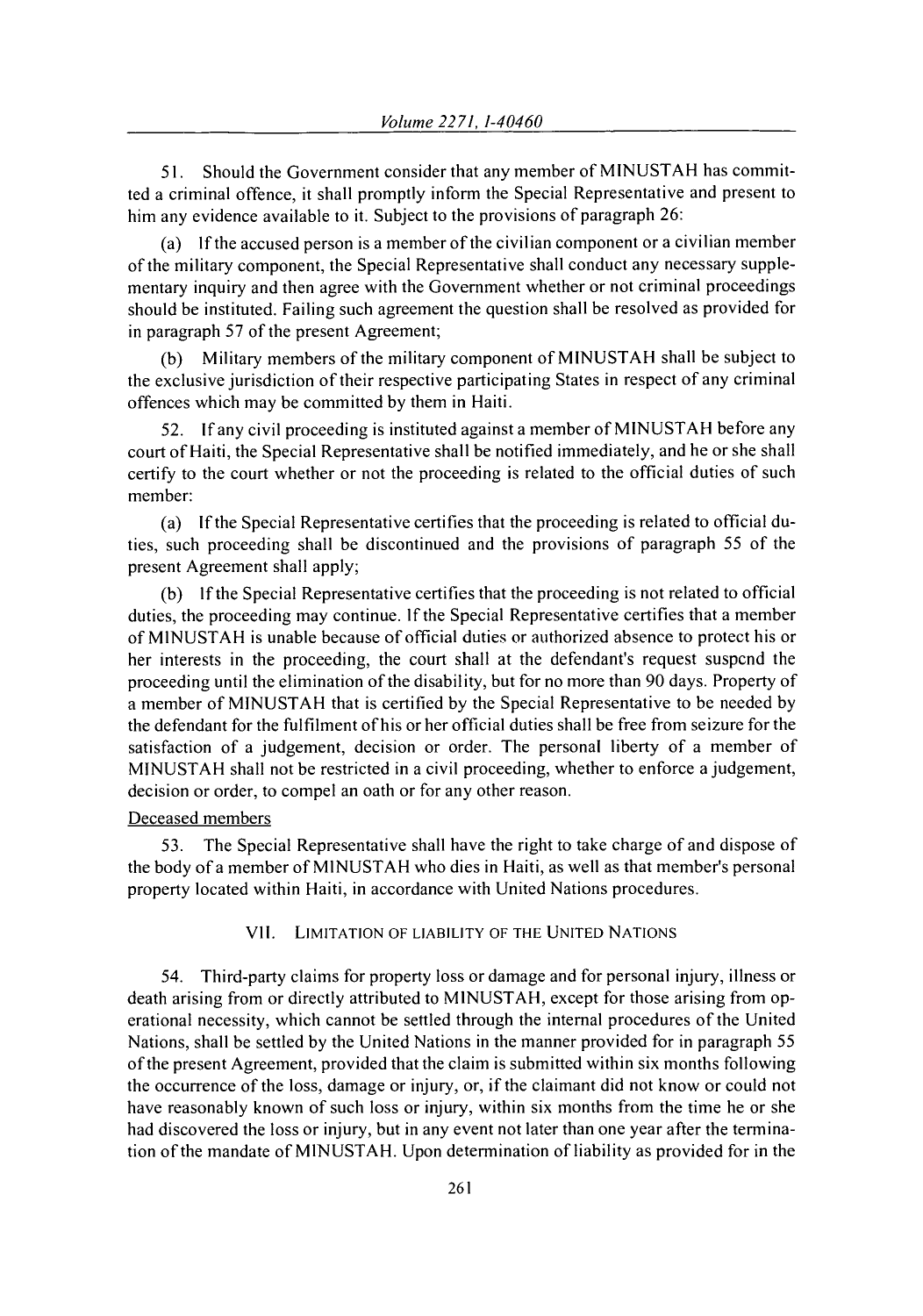present Agreement, the United Nations shall pay compensation within such financial limitations as are approved by the General Assembly in its resolution 52/247 of 26 June 1998.

#### Vill. SETTLEMENT OF DISPUTES

55. Except as provided in paragraph 57, any dispute or claim of a private-law character, not resulting from the operational necessity of MINUSTAH, to which MINUSTAH or any member thereof is a party and over which the courts of Haiti do not have jurisdiction because of any provision of the present Agreement shall be settled by a standing claims commission to be established for that purpose. One member of the commission shall be appointed by the Secretary-General of the United Nations, one member by the Government and a chairman jointly by the Secretary-General and the Government. If no agreement as to the chairman is reached by the two parties within 30 days of the appointment of the first member of the commission, the President of the International Court of Justice may, at the request of either party, appoint the chairman. Any vacancy on the commission shall be filled by the same method prescribed for the original appointment, provided that the 30-day period there prescribed shall start as soon as there is a vacancy in the chairmanship. The commission shall determine its own procedures, provided that any two members shall constitute a quorum for all purposes (except for a period of 30 days after the creation of a vacancy) and all decisions shall require the approval of any two members. The awards of the commission shall be final. The awards of the commission shall be notified to the parties and, if against a member of MINUSTAH, the Special Representative or the Secretary-General of the United Nations shall use his or her best endeavours to ensure compliance.

56. Disputes concerning the terms of employment and conditions of service of locally recruited personnel shall be settled by the administrative procedures to be established by the Special Representative.

57. Disputes between MINUSTAH and the Government concerning the interpretation or application of the present Agreement shall, unless otherwise agreed by the parties, be submitted to a tribunal of three arbitrators. The provisions relating to the establishment and procedures of the claims commission shall apply, mutatis mutandis, to the establishment and procedures of the tribunal. The decisions of the tribunal shall be final and binding on both parties.

58. All differences between the United Nations and the Government arising out of the interpretation or application of the present arrangements which involve a question of principle concerning the Convention shall be dealt with in accordance with the procedure set out in section 30 of the Convention.

## IX. SUPPLEMENTAL ARRANGEMENTS

59. The Special Representative and the Government may conclude supplemental arrangements to the present Agreement.